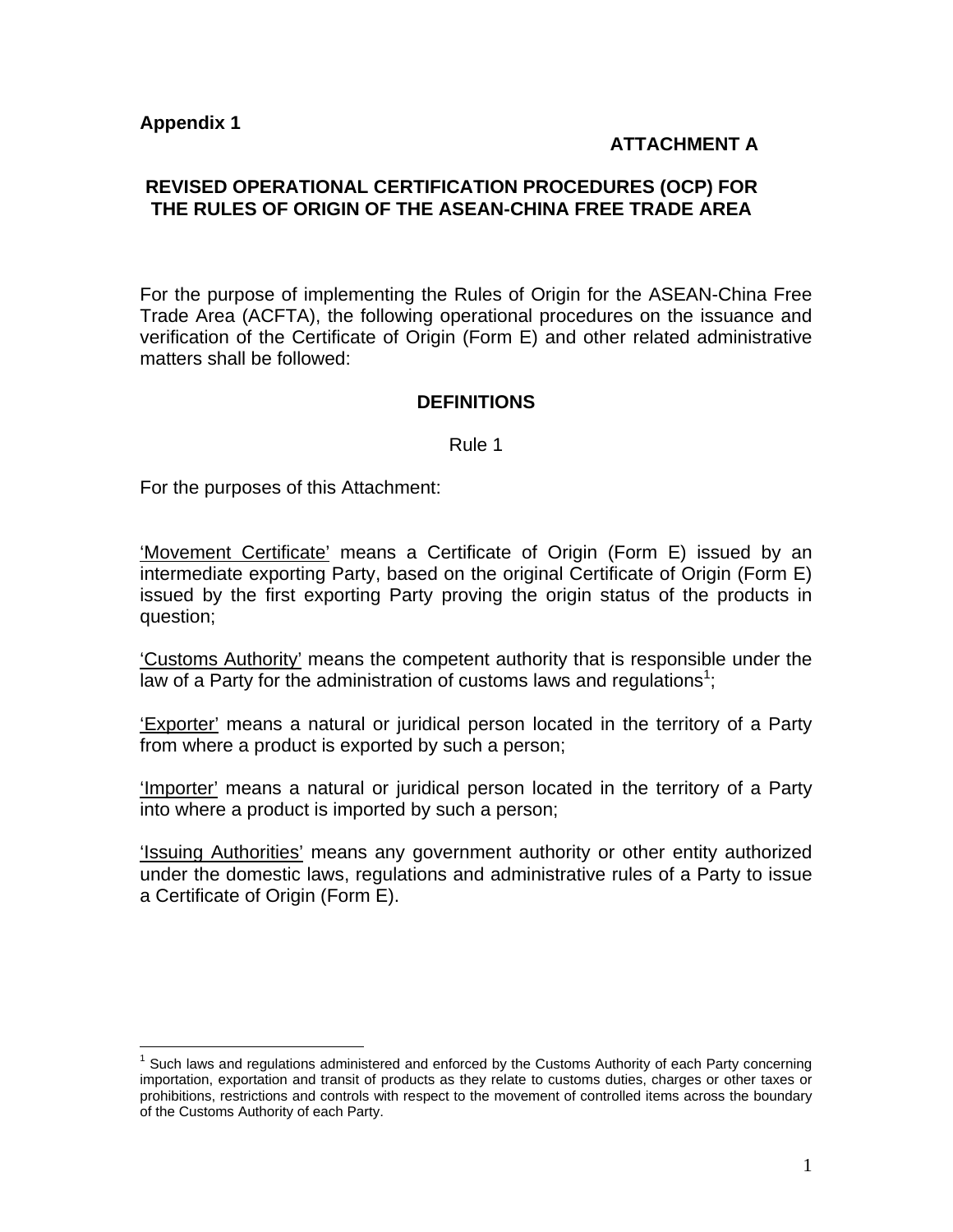# **ISSUING AUTHORITIES**

### **Rule 2**

The Certificate of Origin (Form E) shall be issued by the Issuing Authorities of the exporting Party.

#### **Rule 3**

(a) A Party shall inform all the other Parties of the names and addresses of its respective Issuing Authorities and shall provide specimen signatures and specimen of official seals, and correction stamps, if any, used by its Issuing Authorities.

(b) The above information and specimens shall be provided to all the other Parties to the Agreement and a copy furnished to the ASEAN Secretariat. A Party shall promptly inform all the other Parties of any changes in names, addresses, or official seals in the same manner.

### **Rule 4**

For the purpose of verifying the conditions for preferential treatment, the Issuing Authorities shall have the right to call for any supporting documentary evidence or to carry out any checks considered appropriate. If such right cannot be obtained through the existing domestic laws, regulations and administrative rules, it shall be inserted as a clause in the application form referred to in Rules 5 and 6.

## **APPLICATIONS**

#### **Rule 5**

(a) The exporter and/or the manufacturer of the products qualified for preferential treatment shall apply in writing to the Issuing Authorities requesting for the pre-exportation verification of the origin of the products. The result of the verification, subject to review periodically or whenever appropriate, shall be accepted as the supporting evidence in verifying the origin of the said products to be exported thereafter. The pre-verification may not apply to the products of which, by their nature, origin can be easily verified.

(b) For locally-procured materials, self-declaration by the final manufacturer exporting under the ACFTA shall be used as the basis when applying for the issuance of the Certificate of Origin (Form E).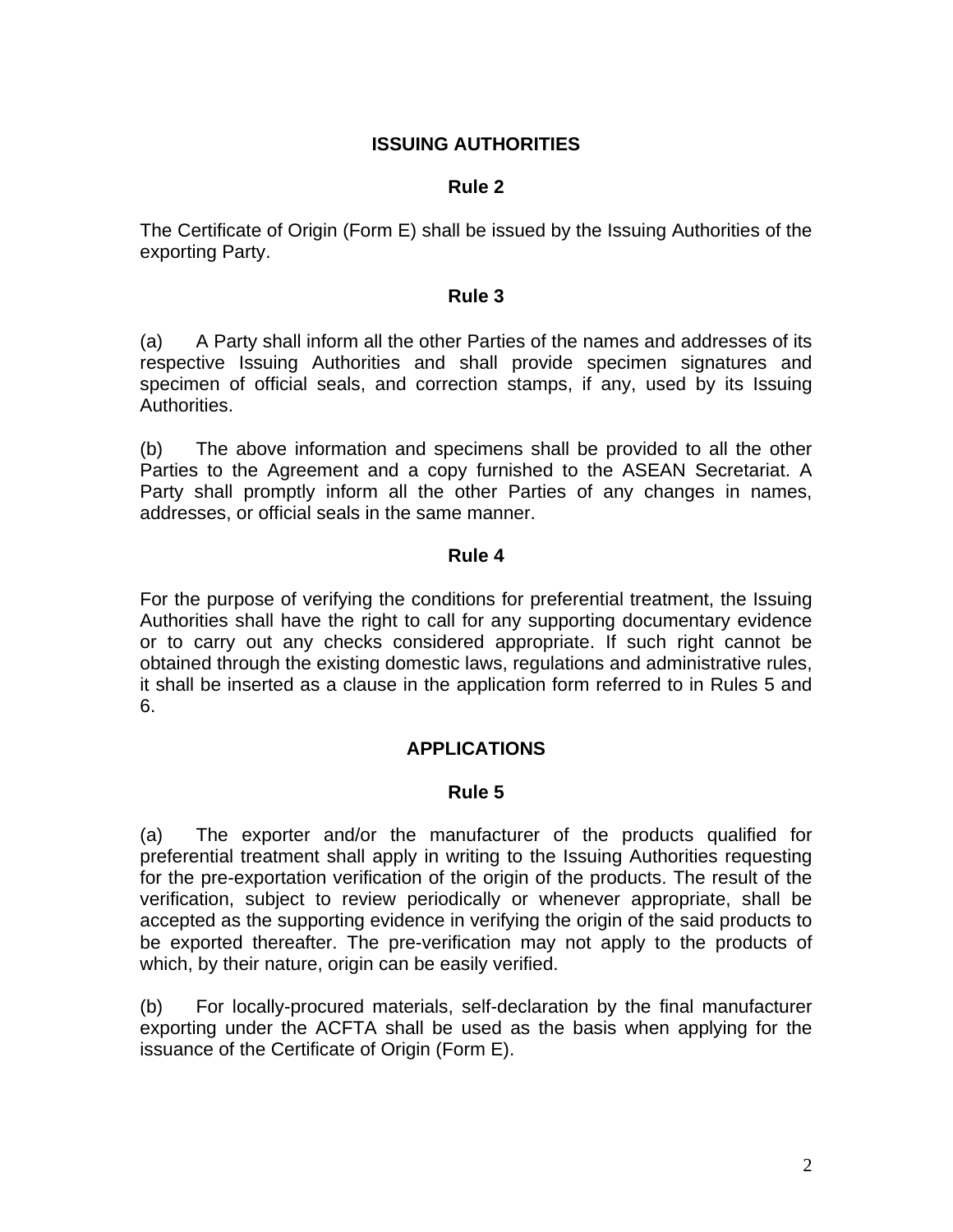At the time of carrying out the formalities for exporting the products under preferential treatment, the exporter or his authorised representative shall submit a written application for the Certificate of Origin (Form E) together with appropriate supporting documents proving that the products to be exported qualify for the issuance of a Certificate of Origin (Form E).

## **PRE-EXPORTATION EXAMINATION**

### **Rule 7**

The Issuing Authorities shall, to the best of their competence and ability, carry out proper examination of each application for the Certificate of Origin (Form E) to ensure that:

(a) The application and the Certificate of Origin (Form E) are duly completed in accordance with the requirements as defined in the overleaf notes of the Certificate of Origin (Form E), and signed by the authorised signatory;

(b) The origin of the product is in conformity with the Rules of Origin for the ACFTA;

(c) The other statements of the Certificate of Origin (Form E) correspond to supporting documentary evidence submitted;

(d) Description, quantity and weight of products, marks and number of packages, number and kinds of packages, as specified, conform to the products to be exported;

(e) Multiple items declared on the same Certificate of Origin (Form E) shall be allowed subject to the domestic laws, regulations and administrative rules of the importing Party provided each item must qualify separately in its own right<sup>2</sup>.

## **ISSUANCE OF CERTIFICATE OF ORIGIN (FORM E)**

#### **Rule 8**

(a) The Certificate of Origin (Form E) must be in ISO A4 size paper in conformity to the specimen as shown in Attachment C. It shall be made in English.

 2 For the purposes of Rule 7(e), the number of multiple items declared on each Certificate of Origin (Form E) shall not exceed twenty (20) items.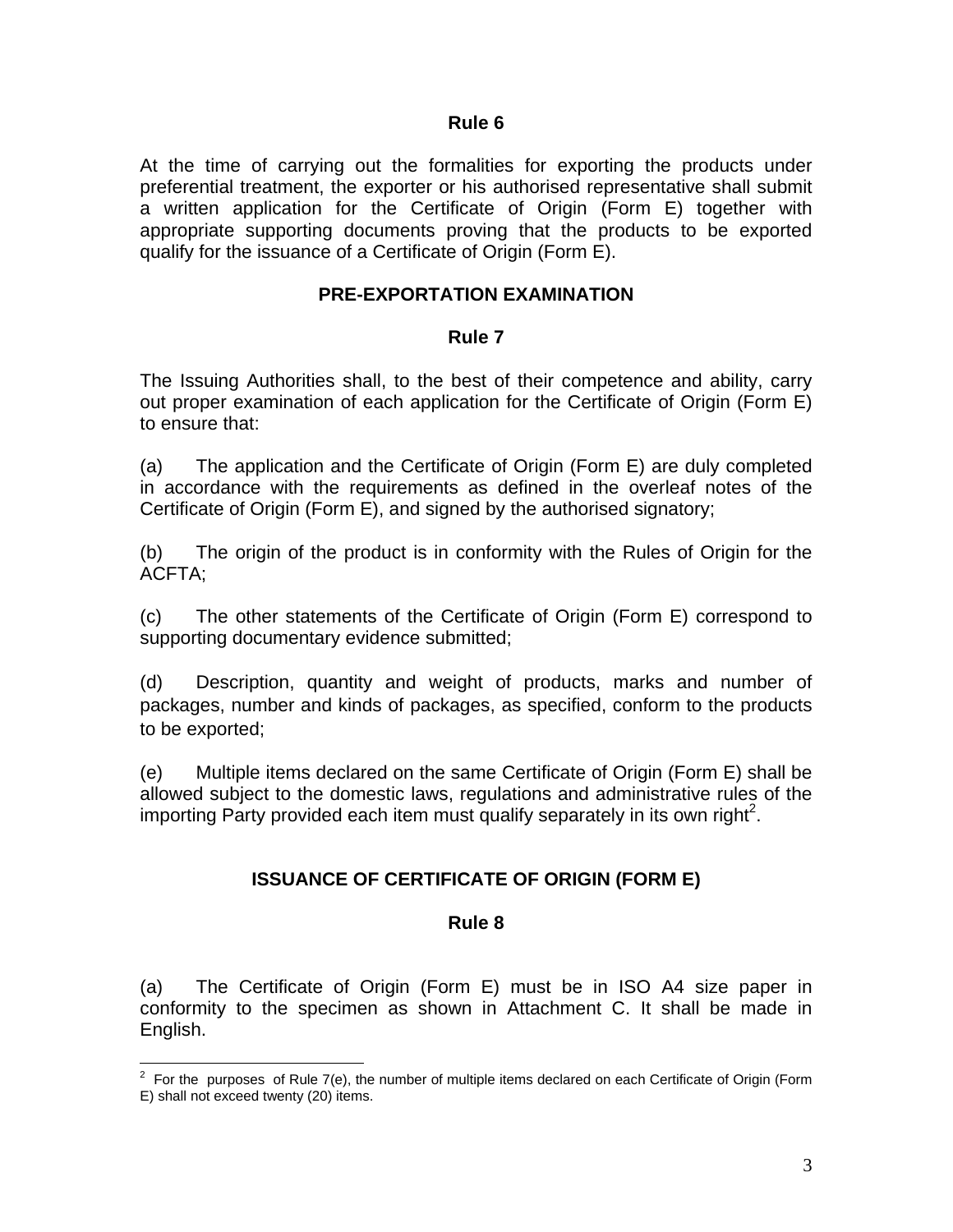(b) The Certificate of Origin (Form E) shall comprise one original and two (2) carbon copies of the following colours:

| Original -  | Beige (Pantone color code: 727c)       |
|-------------|----------------------------------------|
| Duplicate-  | Light Green (Pantone color code: 622c) |
| Triplicate- | Light Green (Pantone color code: 622c) |

(c) Each Certificate of Origin (Form E) shall bear a reference number separately given by each place of office of issuance.

(d) The original copy of the Certificate of Origin (Form E) shall be forwarded by the exporter to the importer for submission to the Customs Authority at the port or place of importation. The duplicate copy shall be retained by the Issuing Authorities in the exporting Party. The triplicate copy shall be retained by the exporter.

(e) In cases when a Certificate of Origin (Form E) is rejected by the Customs Authority of the importing Party, the subject Certificate of Origin (Form E) shall be marked accordingly in Box 4.

(f) In cases where a Certificate of Origin (Form E) is not accepted, as stated in paragraph (e), the Customs Authority of the importing Party shall consider the clarifications made by the Issuing Authorities and assess whether or not the Certificate of Origin (Form E) can be accepted for the granting of the preferential treatment. The clarification shall be detailed and exhaustive in addressing the grounds for denial of preferential treatment raised by the importing Party.

## **Rule 9**

To implement the provisions of Rule 2 of the Rules of Origin for the ACFTA, the Certificate of Origin (Form E) issued by the final exporting Party shall indicate the origin criteria or applicable percentage of ACFTA value content in Box 8.

## **Rule 10**

Neither erasures nor superimposition shall be allowed on the Certificate of Origin (Form E). Any alteration shall be made by striking out the erroneous materials and making any addition required. Such alterations shall be approved by an official authorised to sign the Certificate of Origin (Form E) and certified with official seals or correction stamps of the Issuing Authorities. Unused spaces shall be crossed out to prevent any subsequent addition.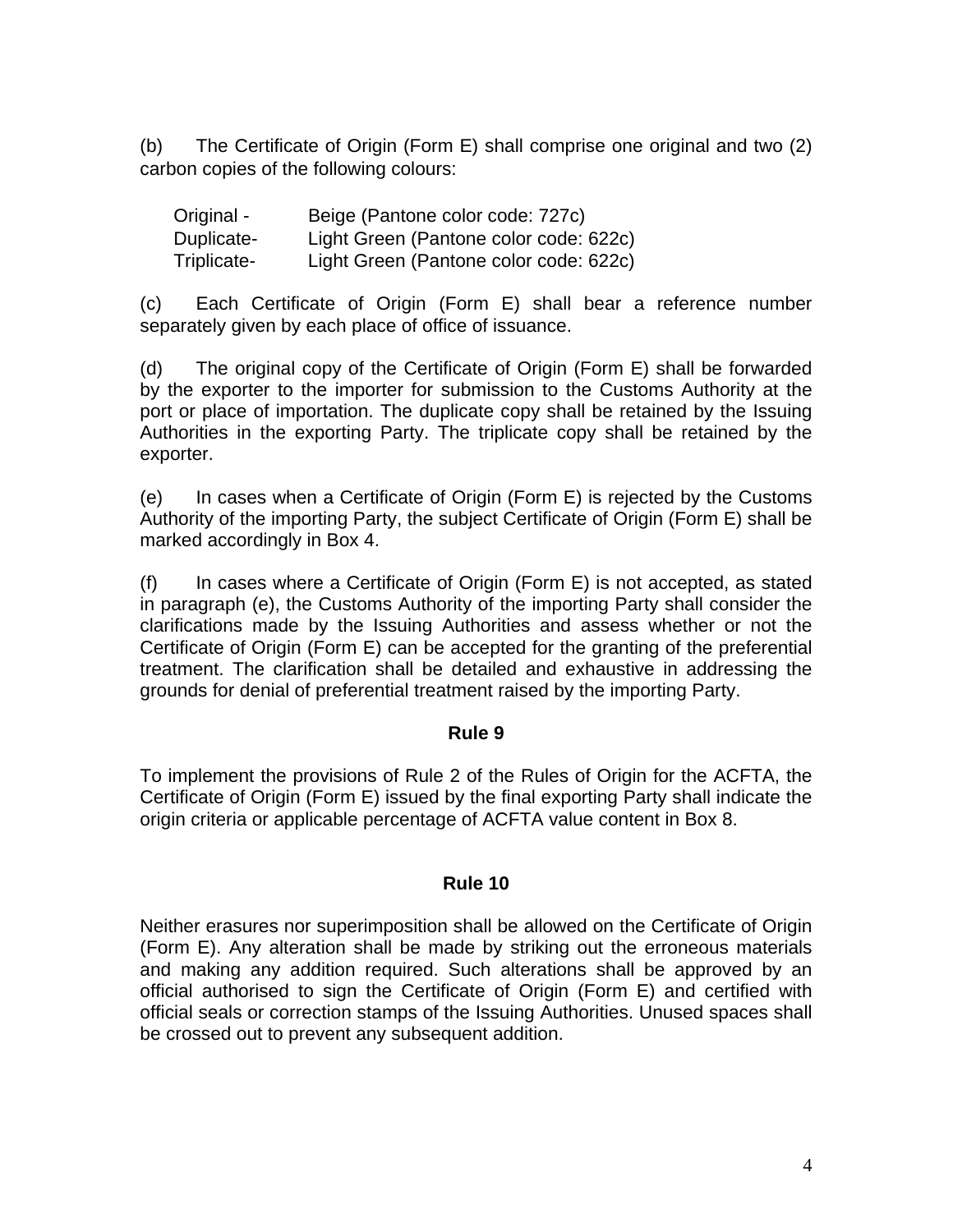In principle, a Certificate of Origin (Form E) shall be issued prior to or at the time of shipment. In exceptional cases where the Certificate of Origin (Form E) has not been issued by the time of shipment or no later than three (3) days from the date of shipment, at the request of the exporter, the Certificate of Origin (Form E) shall be issued retroactively in accordance with the domestic laws, regulations and administrative rules of the exporting Party within twelve (12) months from the date of shipment, in which case it is necessary to indicate "ISSUED RETROACTIVELY" in Box 13. In such cases, the importer of the product who claims the preferential treatment for the product may, subject to the domestic laws, regulations administrative rules of the importing Party, provide the Customs Authority of the importing Party with the Certificate of Origin (Form E) issued retroactively.

### **Rule 12**

(a) The Issuing Authorities of the intermediate Party within the ACFTA may issue a Movement Certificate (MC), if an application is made by the exporter while the product is passing through the territory, provided that:

- (i) the importer of the intermediate Party and the exporter who applies for the MC in the intermediate Party are the same;
- (ii) a valid original Certificate of Origin (Form E) issued by the first exporting Party is presented;
- (iii) information on the MC includes the names of the Issuing Authorities of the Party which issued the original Certificate of Origin (Form E), date of issuance and reference number. The FOB value shall be the FOB value of the products exported from the intermediate Party; and
- (iv) the total quantity of the products covered in the MC does not exceed the total quantity of the products covered in the original Certificate of Origin (Form E).

(b) In the case of China, the MC shall be issued by Customs Authority. In the case of ASEAN Member States, the MC shall be issued by the Issuing Authorities.

(c)The validity of the MC shall have the same end-date as the original Certificate of Origin (Form E).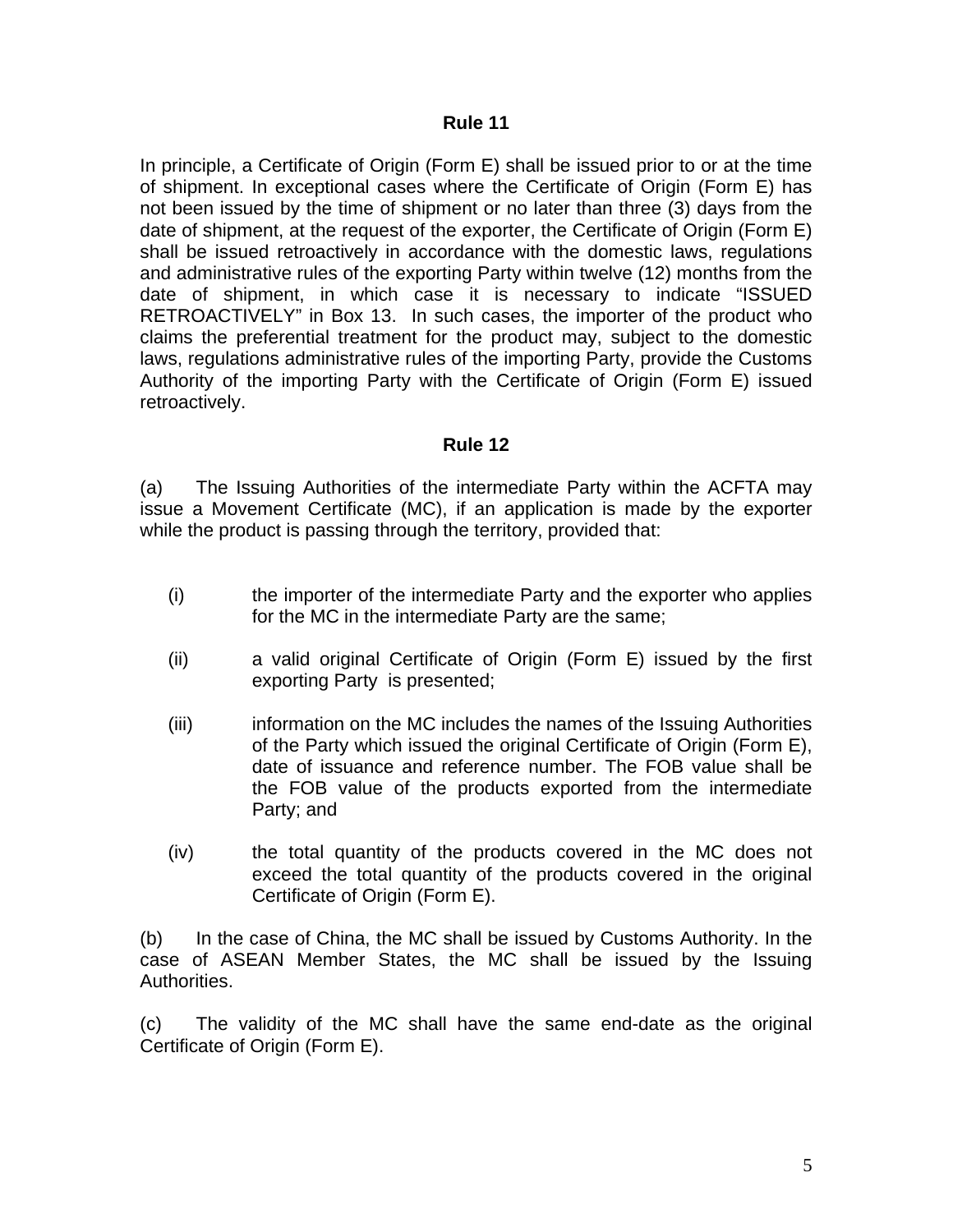(d) The product which is to be re-exported using MC shall be under control of the Customs Authority of the intermediate Party. The products shall not undergo any further processing in the intermediate Party, except for repacking and logistics activities consistent with Rule 8 of the Rules of Origin for the ACFTA $3$ .

(e) The verification procedure in Rule 18 shall also apply to the MC. In particular, the Customs Authority of the importing Party may request simultaneously the original exporting Party and the intermediate Party to provide information regarding the original Certificate of Origin (Form E) and the MC respectively, such as the first exporter, last exporter, reference number, description of the products, country of origin and the port of discharge, within thirty (30) days from the date of receipt of the request as the case maybe.

### **Rule 13**

In the event of theft, loss or destruction of a Certificate of Origin (Form E), the exporter may apply in writing to the Issuing Authorities which issued it for the certified true copy of the original and the triplicate to be made on the basis of the export documents in their possession bearing the endorsement of the words "CERTIFIED TRUE COPY" in Box 12. This copy shall bear the date of the original Certificate of Origin (Form E). The certified true copy of a Certificate of Origin (Form E) shall be issued no later than one (1) year from the date of issuance of the original Certificate of Origin (Form E) and on condition that the exporter provides to the relevant Issuing Authorities the triplicate copy or any proof on the issuance of the original Certificate of Origin (Form E).

## **PRESENTATION**

## **Rule 14**

The original copy of the Certificate of Origin (Form E) shall be submitted to the Customs Authority at the time of lodging the import entry for the products concerned claiming for preferential treatment in accordance with the domestic laws, regulations and administrative rules of the importing Party.

## **Rule 15**

The Certificate of Origin (Form E) shall remain valid and must be submitted to the Customs Authority of the importing Party within one (1) year from the date of its issuance by the Issuing Authority of the exporting Party.

 3 The products under control of the Customs Authority of the intermediate Party shall include products that remain in free trade zones or locations approved by the said Customs Authority.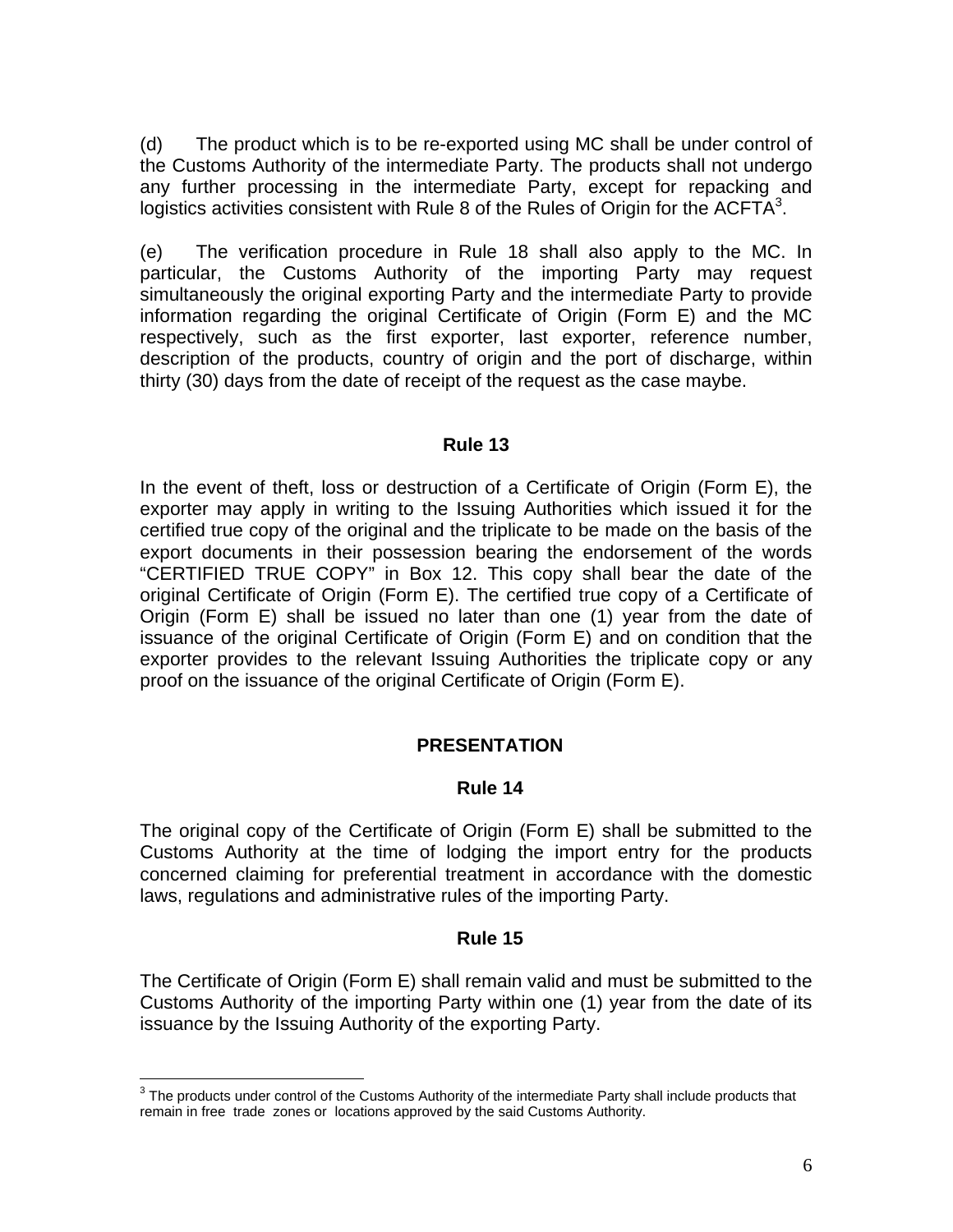In the case of consignments of products originating in the exporting Party and not exceeding US\$ 200.00 FOB, the production of a Certificate of Origin (Form E) shall be waived and the use of simplified declaration by the exporter that the products in question have originated in the exporting Party shall be accepted. Products sent through the post not exceeding US\$200.00 FOB shall also be similarly treated.

## **Rule 17**

(a) Where the ACFTA origin of the product is not in doubt, unsubstantial discrepancies, such as tariff classification differences between the statements made in the Certificate of Origin (Form E) and those made in the documents submitted to the Customs Authority of the importing Party for the purpose of carrying out the formalities for importing the products shall not ipso-facto invalidate the Certificate of Origin (Form E), if it does in fact correspond to the products submitted.

(b) In cases where the exporting Party and importing Party have unsubstantial discrepancies as indicated in paragraph (a), the products shall be released without any delay and subject to administrative measures, such as imposition of customs duties at the higher applied rate or its equivalent amount of deposit. Once the discrepancies have been resolved, the correct ACFTA rate is to be applied and any overpaid duty shall be refunded, in accordance with the domestic laws, regulations and administrative rules of the importing Party.

(c) For multiple items declared under the same Certificate of Origin (Form E), a problem encountered with one of the items listed shall not affect or delay the granting of preferential treatment and customs clearance of the remaining items listed in the Certificate of Origin (Form E). Rule 18(a)(ii) may be applied to the problematic items.

## **Rule 18**

(a) The Customs Authority of the importing Party may request a retroactive check at random and/or when it has reasonable doubt as to the authenticity of the document or as to the accuracy of the information regarding the true origin of the products in question or of certain parts thereof.

(i) The request shall be made in writing, accompanied with a copy of the Certificate of Origin (Form E) and shall specify the reasons and any additional information suggesting that the particulars given on the said Certificate of Origin (Form E) may be inaccurate, unless the retroactive check is requested on a random basis.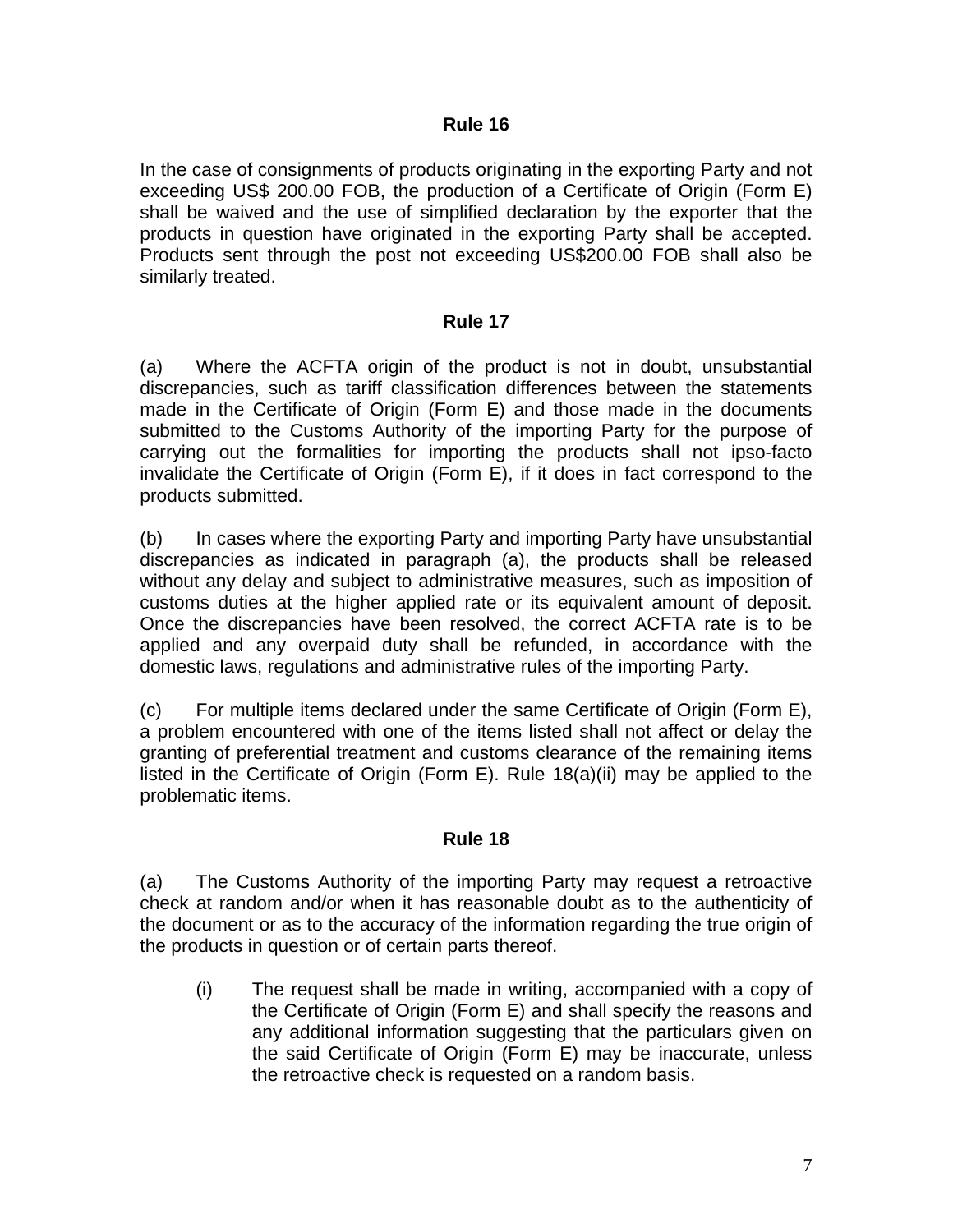- (ii) The Customs Authority of the importing Party may suspend the granting of preferential treatment while awaiting the result of verification. However, it may release the products to the importer subject to any administrative measures deemed necessary, including imposition of customs duties at the higher applied rate or equivalent amount of deposit, provided that they are not held to be subject to import prohibition or restriction and there is no suspicion of fraud.
- (iii) The Customs Authority or the Issuing Authorities of the exporting Party receiving a request for retroactive check shall respond to the request promptly and reply not later than ninety (90) days after the receipt of the request.

(b) If the Customs Authority of the importing Party is not satisfied with the outcome of the retroactive check, it may, under exceptional cases, request for verification visits to the exporting Party.

- (i) Prior to the conduct of a verification visit pursuant to the provisions herein, the Customs Authority of the importing Party shall notify the competent authority of the exporting Party with an aim to mutually agree on the conditions and means of the verification visit.
- (ii) The verification visit shall be conducted not later than sixty (60) days after receipt of the notification pursuant to sub-paragraph  $(b)(i)$ .

(c) The verification process, including the retroactive check and verification visit, shall be carried out and its results communicated to the Customs Authority and/or the Issuing Authorities of the exporting Party within a maximum of one hundred and eighty (180) days. While awaiting the results of the verification visit, sub-paragraph (a)(ii) on the suspension of preferential treatment shall be applied.

(d) The preferential treatment may be denied when the exporting Party fails to respond to the request to the satisfaction of the Customs Authority of the importing Party in the course of a retroactive check or verification process, as the case may be, within the time frame for verification under paragraphs (a), (b) and (c).

(e) Each Party shall maintain the confidentiality of the information and documents provided by the other Party in the course of verification process. Such information and documents shall not be used for other purposes, including being used as evidence in administrative and judicial proceedings, without the explicit written permission of the Party providing such information.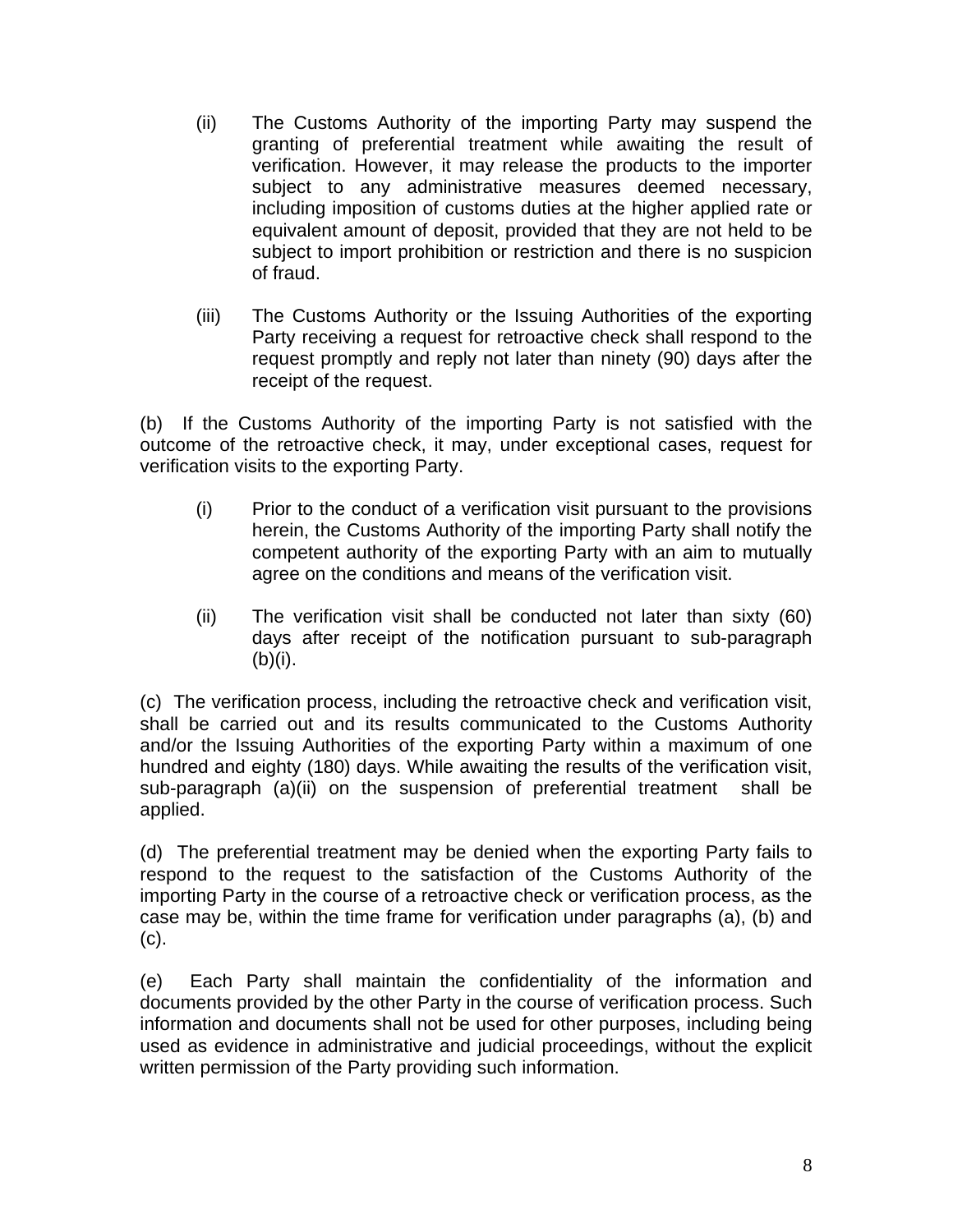# **RECORD KEEPING REQUIREMENT**

### **Rule 19**

(a) The application for the Certificate of Origin (Form E) and all documents related to such application shall be retained by the Issuing Authorities for not less than three (3) years from the date of issuance.

(b) Information relating to the validity of the Certificate of Origin (Form E) shall be furnished upon request by the importing Party.

(c) Any information communicated between the Parties concerned shall be treated as confidential and shall be used for the validation of the Certificate of Origin (Form E) purposes only.

(d) For the purposes of the verification process/retroactive check pursuant to Rule 18 the producer and/or exporter applying for the issuance of a Certificate of Origin (Form E) shall, subject to the domestic laws, regulations and administrative rules of the exporting Party, keep its supporting records for application for not less than three (3) years from the date of issuance of the Certificate of Origin (Form E).

# **SPECIAL CASES**

## **Rule 20**

When the destination of the products exported to a specified Party is changed, before or after their arrival in the Party, the following rules shall be observed:

(a) If the products have already been submitted to the Customs Authority in the specified importing Party, the Certificate of Origin (Form E) shall, by a written application of the importer, be endorsed to address the situation. The original shall be kept by the Customs Authority and the photocopy of the Certificate of Origin (Form E) shall be provided to the importer.

(b) If the changing of destination occurs during transportation to the importing Party as specified in the Certificate of Origin (Form E), the exporter shall apply in writing, accompanied with the issued Certificate of Origin (Form E), for the new issuance of the Certificate of Origin (Form E).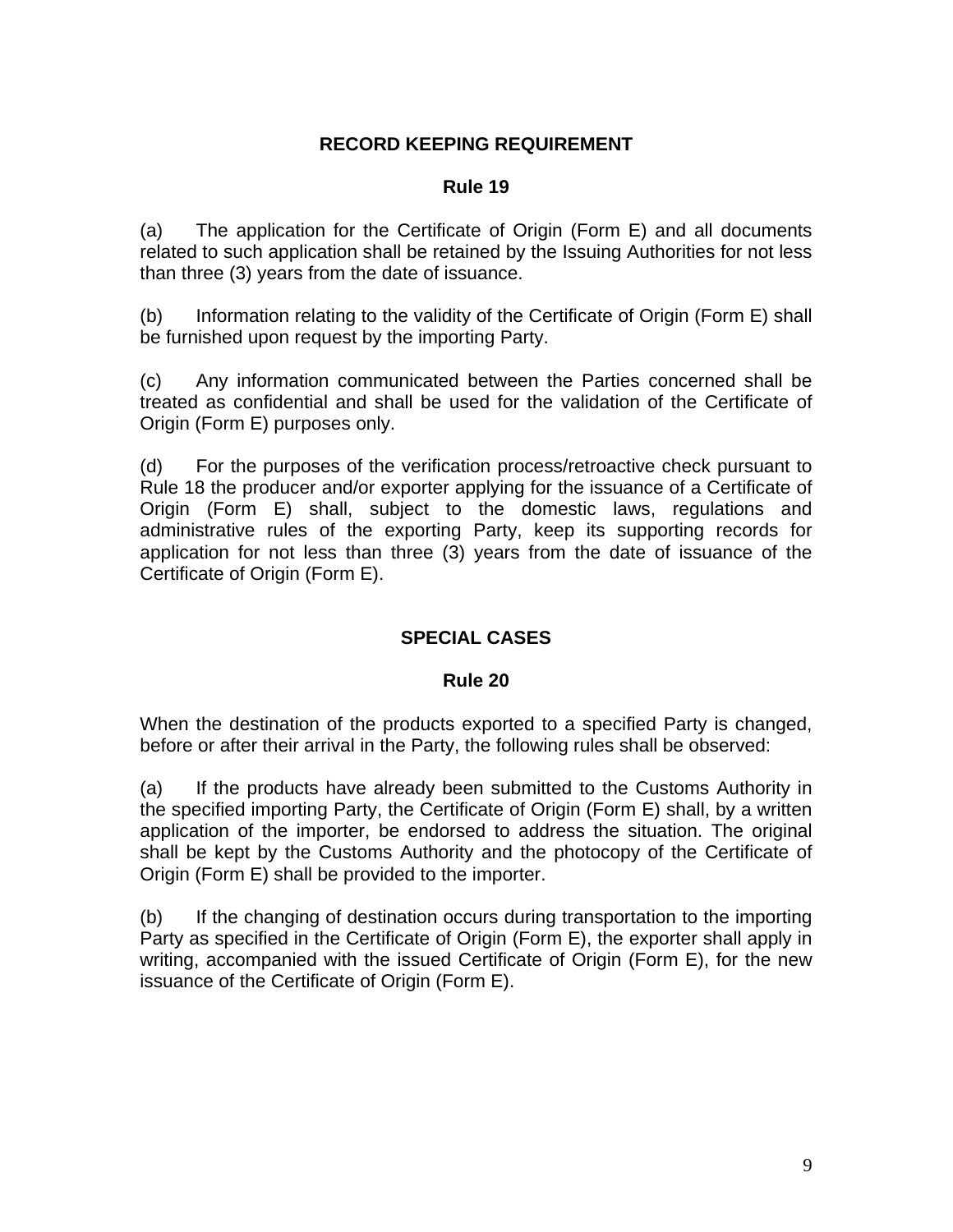For the purpose of implementing Rule 8(c) of the Rules of Origin for the ACFTA, where transportation is effected through the territory of one or more non-ACFTA Parties, the following shall be submitted to the Customs Authority of the importing Party:

(a) A through Bill of Lading issued in the exporting Party;

(b) A Certificate of Origin (Form E) issued by the relevant Issuing Authorities of the exporting Party;

(c) A copy of the original commercial invoice in respect of the product; and

(d) Supporting documents in evidence that the requirements of Rule 8(c) subparagraphs (i),(ii) and (iii) of the Rules of Origin for the ACFTA are being complied with.

# **Rule 22**

(a) Products sent from an exporting Party for exhibition in another Party and sold during or after the exhibition into a Party shall benefit from the ASEAN-China preferential treatment on the condition that the products meet the requirements of the Rules of Origin for the ACFTA provided it is shown to the satisfaction of the Customs Authority of the importing Party that:

- (i) an exporter has dispatched those products from the territory of the exporting Party to another Party where the exhibition is held and has exhibited them there;
- (ii) the exporter has sold the products or transferred them to a consignee in the importing Party; and
- (iii) the products have been consigned during the exhibition or immediately thereafter to the importing Party in the state in which they were sent for exhibition.

(b) For purposes of implementing the above provisions, the Certificate of Origin (Form E) must be submitted to the Customs Authority of the importing Party. The name and address of the exhibition must be indicated, a certificate issued by the Issuing Authorities of the Party where the exhibition took place together with supporting documents prescribed in Rule 21(d) may be required.